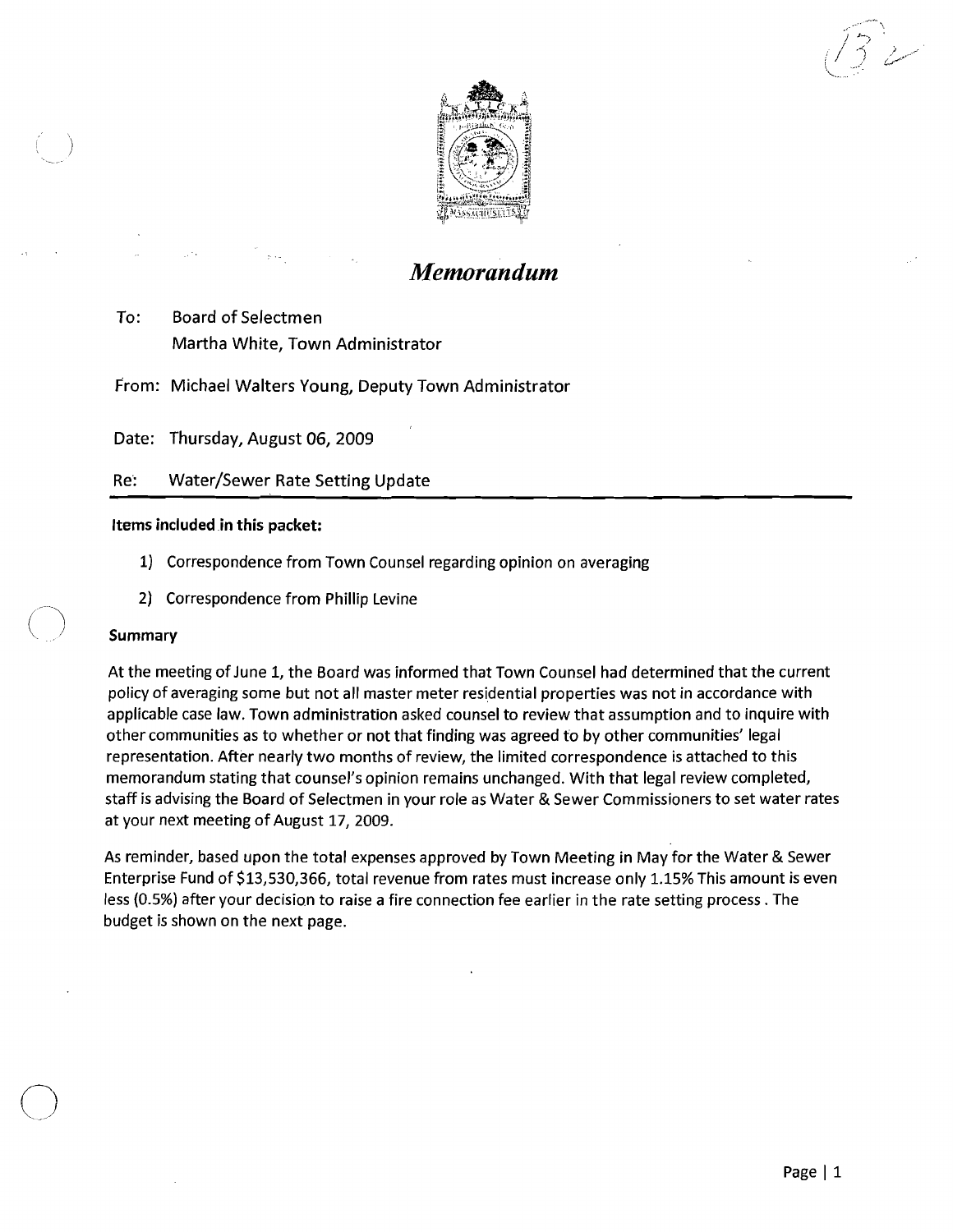|                                              | FY 2008       | FY 2009                  | FY 08-09   | FY 2010      | FY 09-10 Change |            |
|----------------------------------------------|---------------|--------------------------|------------|--------------|-----------------|------------|
|                                              | <b>Budget</b> | <b>Budget</b>            | %          | Appropriated |                 | %          |
| <b>Water &amp; Sewer Enterprise Revenues</b> |               |                          |            |              |                 |            |
| User Charges<br>HAR 제19                      | 9,992,305     | 12,173,950               | 21.8%      | 12,314,366   | 140,416         | 1.15%      |
| <b>Connection Fees</b>                       | 94,291        | 95,000                   | 0.8%       | 95,000       |                 | $0.00\%$   |
| Other Departmental Income                    | 739,814       | 740,000                  | $0.0\%$    | 700,000      | (40,000)        | $-5.41%$   |
| Investment Income                            | 81,930        | 60,000                   | $-26.8%$   | 45,000       | (15,000)        | $-25.00%$  |
| Capital Article Closeouts/Transfers          |               |                          |            | 162,304      | 162,304         | $H$ DIV/0! |
| Retained Earnings                            | 2,675,000     | $\overline{\phantom{a}}$ | $-100.0\%$ | 213,696      | 213,696 #DIV/0! |            |
| <b>Total Water &amp; Sewer</b>               | 13,583,340    | 13,068,950               | $-3.8%$    | 13,530,3661  | 461,416         | 3.53%      |
|                                              |               |                          |            |              |                 |            |
| <b>Water &amp; Sewer Enterprise Expenses</b> |               |                          |            |              |                 |            |
| Sewer                                        | 4,743,775     | 4,933,877                | 4.01%      | 5,218,449    | 284,572         | 5.77%      |
| Water                                        | 1,649,681     | 1,930,055                | 17.00%     | 2,013,391    | 83,336          | 4.32%      |
| Utility Billing                              | 231,116       | 217,262                  | -5.99%     | 219,282      | 2,020           | 0.93%      |
| Fringe Benefits                              | 604,816       | 661,535                  | 9.38%      | 607,776      | (53, 759)       | $-8.13%$   |
| Debt Service                                 | 1,888,392     | 2,264,563                | 19.92%     | 2,415,052    | 150,489         | 6.65%      |
| Reserve Fund                                 | 0             | 200,000                  | #DIV/0!    | 200,000      |                 | 0.00%      |
| **Indirects** (included in G/F)              | 2,379,592     | 2,546,345                | 7.01%      | 2,506,416    | (39,929)        | $-1.57%$   |

With counsel's opinion affirmed, the board now has two of the original nine choices available to it in terms of setting rates for FY 2010. The impact on the rates of the most common Water & Sewer userthose with a single meter which uses both Water & Sewer - is detailed below. You have already voted to implement column B.

315,000<sup>"</sup> #VALUE!

| <b>Proper Quarterly Bill Cycle Impact</b> |                                                                     |                                  |                                             |                       |                                                    |                                        |                              |                                                 |                                          |
|-------------------------------------------|---------------------------------------------------------------------|----------------------------------|---------------------------------------------|-----------------------|----------------------------------------------------|----------------------------------------|------------------------------|-------------------------------------------------|------------------------------------------|
| <b>Options for Rates:</b>                 |                                                                     | A,                               | 0 B                                         | C.                    | ₽                                                  | E                                      |                              | Q                                               | Н                                        |
|                                           |                                                                     | <b>Basic level</b><br>necessary. | <b>Add Fire</b><br><b>Connection</b><br>Fee | Average<br>Apartments | <b>Average Out-</b><br>of-Town<br><b>Customers</b> | Average 2&<br>3 Family<br><b>Homes</b> | Do Away<br>with<br>averaging | <b>Final Rate</b><br><b>Impact</b><br>(4 Qtrs.) | <b>Final Rate</b><br>Impact<br>(3 Qtrs.) |
|                                           | <b>Called Berge Inc. (Dec.)</b>                                     | <b>SKILLY</b>                    | ides.                                       | <b>RESOZE</b>         |                                                    | <b>DEED ALCOHOL</b>                    | <b>1979 - 1980 - 1980</b>    |                                                 | 22 March 2014                            |
| Α                                         | If you vote all<br>alternatives                                     | 1.15%                            | $-0.65%$                                    | 3.50%                 | 0.65%                                              | 1.90%                                  | N                            | 6.55%                                           | 4.91%                                    |
| В                                         | If you do not average<br>any and you add the<br>fire connection fee | 1.15%                            | $-0.65%$<br><b>Contractor</b>               | N                     | N                                                  | N                                      | $-5.75%$                     | $-5.25%$                                        | $-3.94%$                                 |

The categories shaded in white are those which remain to be voted upon (Columns C through F) effective whether or not to average all multi-unit properties or to do away with averaging entirely. It is important to acknowledge Column H - the impact on rates for the average user of water & sewer services over three billing cycles – in this case the  $2^{nd}$ ,  $3^{rd}$  and  $4^{th}$  quarters.

Full rate sheets will be provided to you on Monday night, August 10<sup>th</sup> so that you have the week of the  $10^{th}$  to review them in advance of final rate setting.

## Recommended Action:

# 1) Vote FY 2010 Water & Sewer rates on August  $17^{th}$ , 2009.<br>Staff will be available to answer questions.

\*\*Capital\*\* TBO 315,000 Total Water & Sewer 11,497,373 35,000 11.11%

13,068,637 461,729 3.53% 13.67% ..

350,000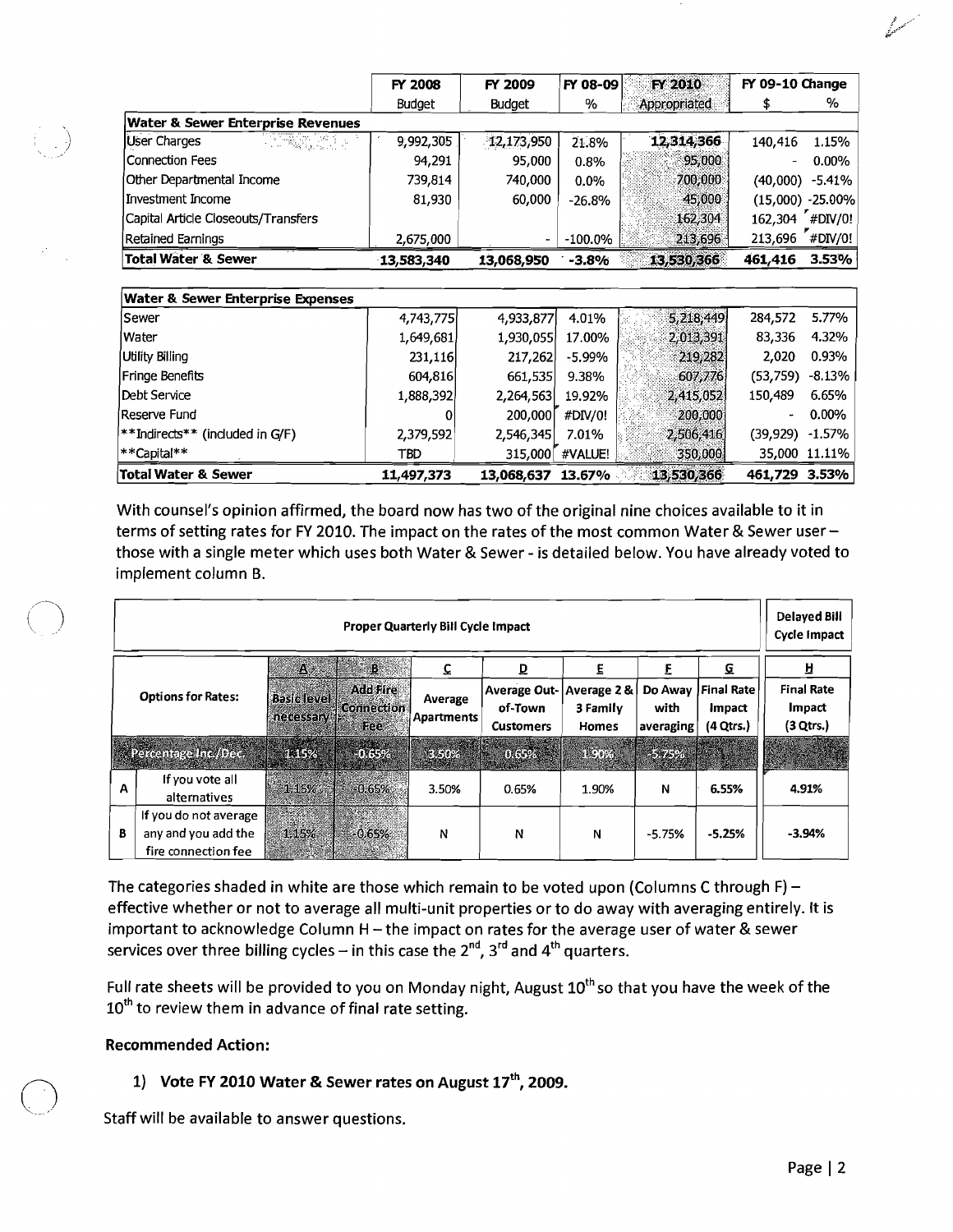CROWN COLONY PLAZA<br>
James A. Toomey Clifford R. Rhodes, Jr. (2019)<br>
James A. Toomey Clifford R. Rhodes, Jr. James A. Toomey Clifford R. Rhodes, Joseph Clifford R. Rhodes, Jr. 300 CROWN COLONY DRIVE Kathryn M. Murphy<br>SUITE 410 Michael C. Lehane Kathryn M. Murphy P.O. BOX 9126 QUINCY, MA 02269-9126 Regina Williams Tate Alisia St. Florian<br>Edward F. Lenox, Jr. Mary Elen Sowyrda Bryan R. LeBlanc<br>Mary Ellen Sowyrda Bryan R. LeBlanc

Ann M. O'Neill Kevin F. Bresnahan 75 FEDERAL STREET Donald L. Graham Kathleen E. Yaeger SUITE 410 Andrew J. Waugh Brian P. Fox SUITE 410<br>BOSTON, MA 02110 Geoffrey P. Wermuth Lauren C. Galvin<br>Andrew J. Waugh BOSTON, MA 02110<br>AT9-5000 FAX: 617-338-1324 Robert S. Mangiaratti Jessica L. Ritter TEL: 617-479-5000 FAX: 617-338-1324 Robert S. Mangiaratti Jessica L. Ritter<br>Doris R. MacKenzie Ehrens Carolyn J. Lyons

ONE MONARCH PLACE SUITE 13 lOR SPRINGFIELD, MA 01144 TEL: 888-841-4850 FAX: 617-479-6469

www.mhtl.com

*Please Respond to Quincy* 

Michael C. Lehane<br>John P. Flynn Regina Williams Tate<br>Edward F. Lenox, Jr. David A. DeLuca Brandon H. Moss Doris R. MacKenzie Ehrens Carolyn J. Lyons

Thomas W. Colomb<br>Alisia St. Florian

August 1, 2009

## VIA FIRST CLASS MAIL

Michael Walters Young, Deputy Town Administrator Natick Town Hall 13 East Central Street Natick, MA 01760

RECEIVED

## Re: Water and Sewer Billing 4UG 4 *<sup>2009</sup>*

Dear Mr. Walters Young: **BOARD OF SELECTMEN** NATICK, MA

I spoke with Attorney Christopher Petrini, Framingham Town Counsel, to whom I had sent a copy of my June 12, 2009 letter to you regarding water and sewer billing. Mr. Petrini told me and authorized me to inform Natick personnel that he reviewed that letter, that he agrees with the general principles contained in that letter, but that he has not been asked to analyze Framingham's water and sewer billing structure and to give an opinion on that subject, and that therefore, he has not applied the law to Framingham's system to see how the law applies vis a vis Framingham's billing system and rules.

Very truly yours,

Pau P. Flynn

JPF/cj

cc: Martha L. White, Town Administrator Natick Town Hall Sl0374vl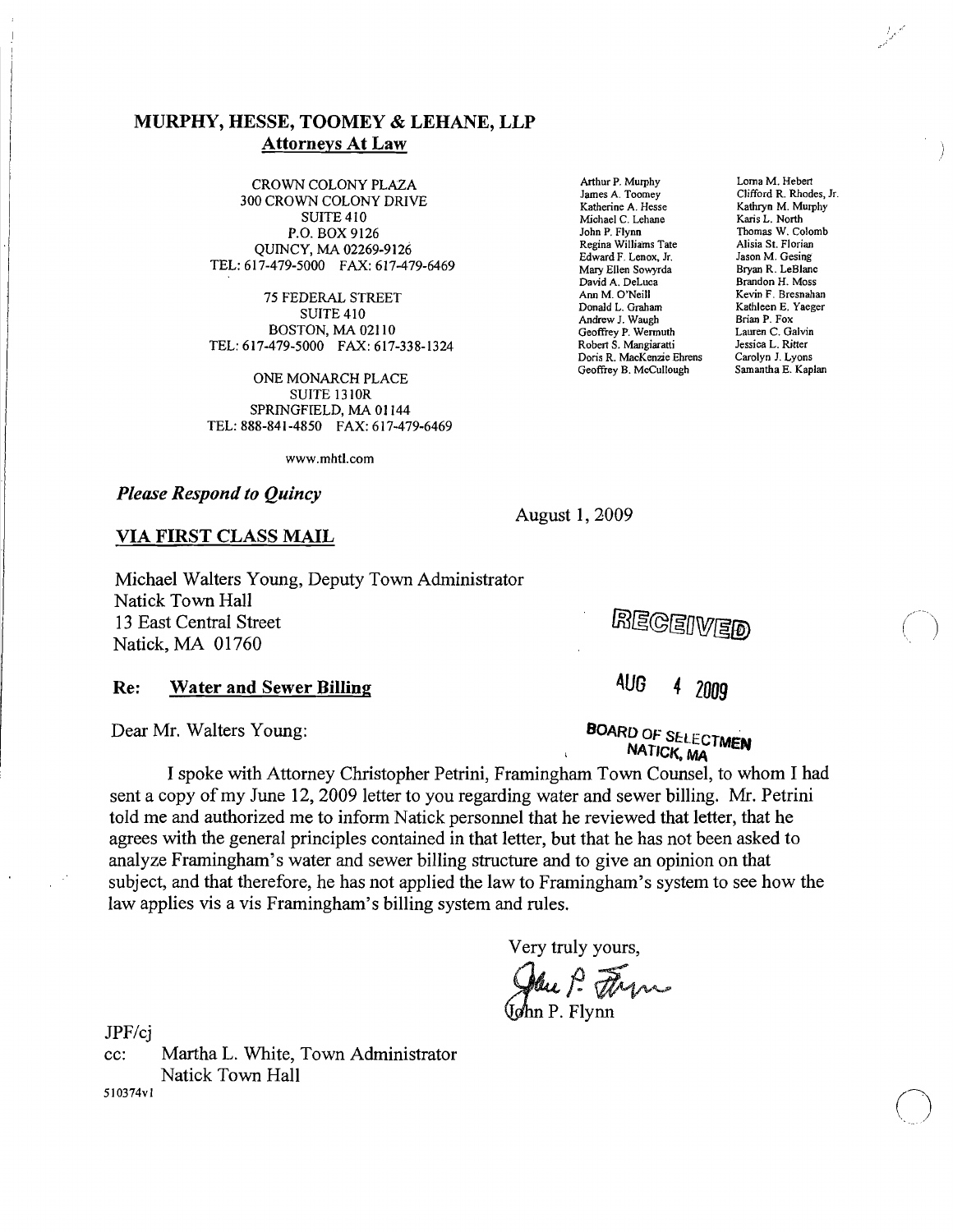Arthur P. Murphy Clifford R. Rhodes, Jr. (CROWN COLONY PLAZA Arthur P. Murphy Clifford R. Rhodes, Jr. (CALONY PLAZA James A. Toomey Kathryn M. Murphy James A. Toomey A. Murphy M. Murphy M. Murphy M. Murphy M. Murphy M. Murphy M. Murphy M. Murphy M. Murphy M. N<br>SUITE 410 SUITE Allows L. North Michael C. Lehane Thomas W. Co P.O. BOX 9126 QUINCY, MA 02269-9126<br>
T-479-5000 FAX: 617-479-6469 Edward F. Lenox; Jr. Bryan R. LeBlanc<br>
Mary Ellen Sowyrda Brandon H. Moss TEL: 617-479-5000 FAX: 617-479-6469 Mary Ellen Sowyrda Brandon H. Moss<br>Mary Ellen Sowyrda Brandon H. Moss<br>David A Del uca Revin F. Rresnahan

75 FEDERAL STREET<br>
SUITE 410<br>
SUITE 410<br>
Andrew J. Waugh<br>
Brian P. Fox BOSTON, MA 02110 Robert S. Mangiaratti Jessica L. Ritter<br>479-5000 FAX: 617-338-1324 Doris R. MacKenzie Ehrens Carolyn J. Lyons TEL: 617-479-5000 FAX: 617-338-1324 Doris R. MacKenzie Ehrens Carolyn J. Lyons<br>Geoffrey B. McCullough Samantha E. Kaplan

ONE MONARCH PLACE SUITE 1310R SPRINGFIELD, MA 01144 TEL: 888-841-4850 FAX: 617-479-6469

Suite 41 Michael C. Lehane<br>
Suite 410 Michael C. Lehane<br>
1991 Misia St. Florian<br>
1991 Alisia St. Florian Regina Williams Tate<br>
Edward F. Lenox, Jr.<br>
Bryan R. LeBlanc David A. DeLuca Kevin F. Bresnahan<br>Donald L. Graham Kathleen E. Yaeger Andrew P. Wermuth Brian Brian P. Galvin Robert S. Mangiaratti Jessica L. Ritter Geoffrey B. McCullough Lorna M. Hebert

Alisia St. Florian<br>Iason M. Gesing

 $L^{\frac{1}{2}}$ 

www.mhtl.com

*Please Respond to Quincy* **comparished and the** *Quincy* **c**,  $\lim_{x \to 0}$  .  $\lim_{x \to 0}$  . **E** BOARD OF KINEN D.OF CK, MA

Michael Walters Young, Deputy Town Administrator 1 16 16 Natick Town Hall 13 East Central Street Natick, MA 01760

## Re: Water and Sewer Billing

Dear Mr. Walters Young:

As requested I have reviewed the subject matter of my June 12, 2009 letter to you, a copy of which is enclosed. In my opinion the analysis and conclusions in that letter are correct.

Very truly yours, June P. Frem

hn P. Flynn

JPF\sd Enclosure cc *w/enclosure:*  Martha L. White, Town Administrator Natick Town Hall 510264vl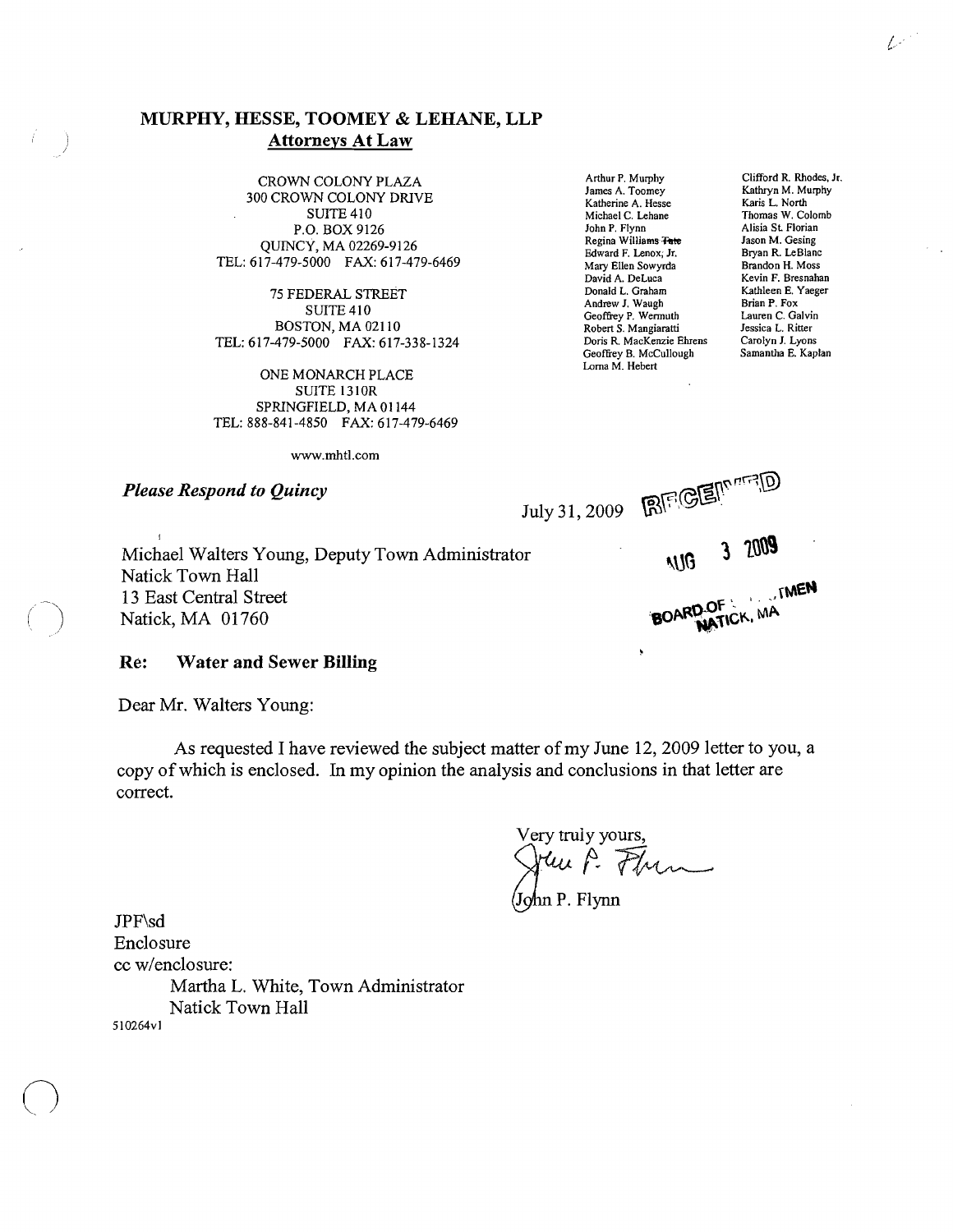CROWN COLONY PLAZA 300 CROWN COLONY DRIVE **SUITE 410** P.O. BOX 9126 QUINCY, MA 02269-9126 TEL: 617-479-5000 FAX: 617-479-6469

75 FEDERAL STREET SUITE 410 BOSTON, MA 02110 TEL: 617-479-5000 FAX: 617-338-1324

ONE MONARCH PLACE SUITE 13JOR SPRINGFIELD, MA 01144 TEL: 888-841-4850 FAX: 617-479-6469

www.mhtl.com

*Please Respond to Quincy* 

Arthur P. Murphy James A. Toomey Katherine A. Hesse Michael C. Lehane<br>John P. Flyan Regina Williams Tate Edward F. Lenox. Jr. Mary Ellen Sowyrda<br>David A. DeLuca AM M. O'Neill Donald L. Graham Andrew J. Waugh Geoffrey P. Wermuth<br>Robert S. Mangiaratti Doris R. MacKenzie Ehrens<br>Geoffrey B. McCullough

Lonu M. Hebert Clifford R. Rhodes, Jr. Katluyn M. Murphy Karis L. North<br>Thomas W. Colomb Alisia St. Florian Jason M. Gesing Bryan R. leBlanc Brandon H. Moss **Kevin** *P.* **Bresnahan**  Kathleen E. Yaeger Brian P. Fox Lauren C. Galvin Jessica L. Ritter Carolyn J. Lyons

 $\bigcirc$ 

June 12, 2009

HAND DELIVER

Michael Walters Young, Deputy Town Administrator Natick Town Hall 13 East Central Street Natick, MA 01760

Re: Water and Sewer Billing

Dear Mr. Walters Young:

In my opinion the answers to the three questions which you have asked regarding water and sewer billings are as follows:

I. Condominiums and apartment complexes may not be treated differently in tenns ofbiIling (i.e., to average or not to average) if they both receive water from a master meter.

As I understand the facts condominium complexes and apartment complexes are billed for water and sewer usage on a tiered system, in which the rates increase at certain levels of usage. For a condominium complex which has the water pass through a single meter, rather than through separate meters for individual units, an average usage is determined for each unit and the bill for the complex is detennined by applying the rate for the average consumption per unit. For an apartment complex which has the water pass through a single meter, rather than through separate meters for individual units, the bill for the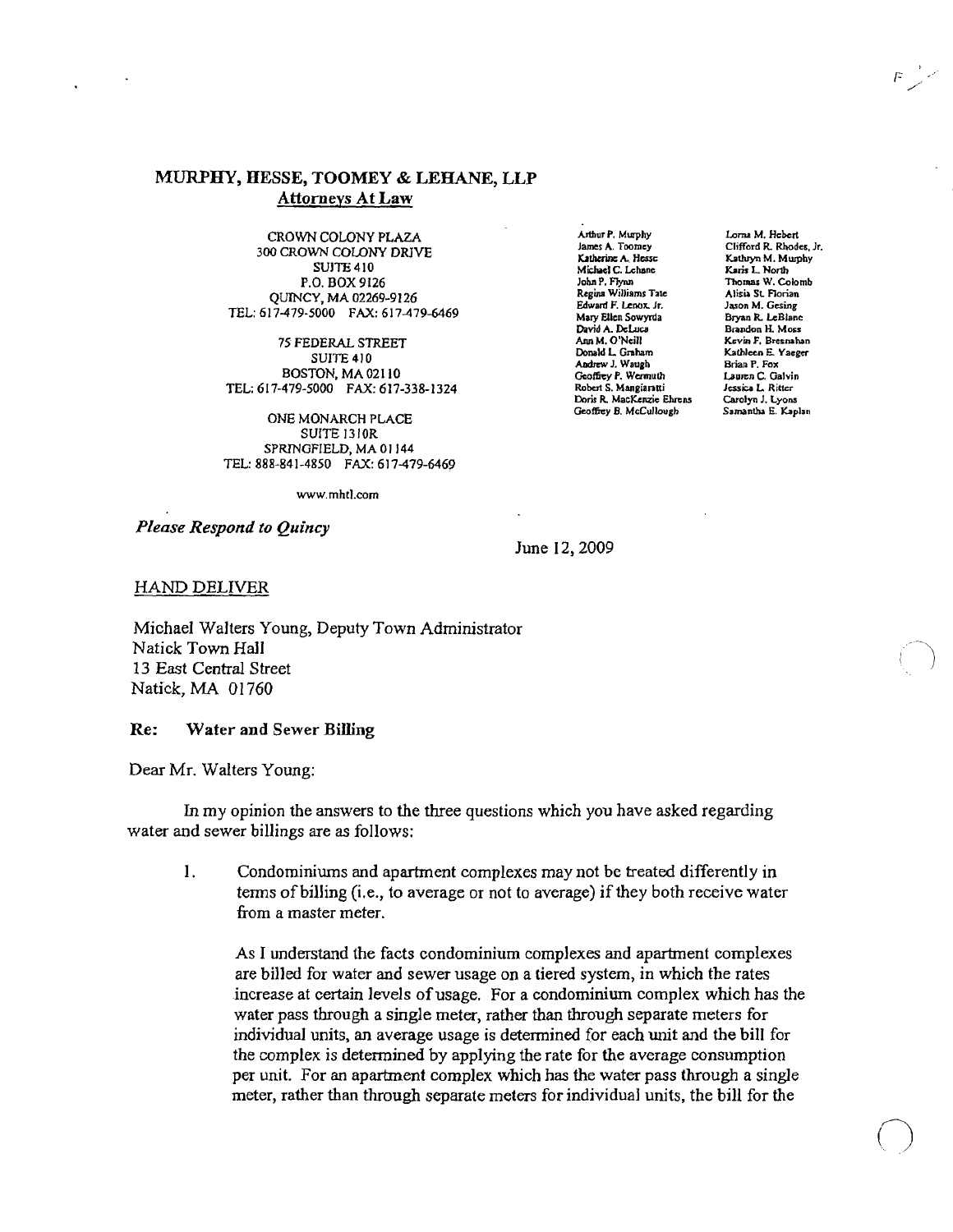\_Michael Walters Young, Deputy Town Administrator. Natick Town Hall Natick, MA 01760 June 12,2009 Page 2 of 3

 $\bigodot$ 

complex is determined by applying the rate for the total consumption of water by the units in the complex, without consideration of any averaging. In part this system is based upon a rationale that apartment rental is a business which allows the owner to deduct such expenses for the non-owner occupied units.

In my opinion this system, if challenged, would be found to be illegal. In my opinion the effect of this billing system is to charge apartment building dwellers at a higher, ballooning rate which would be held to be discriminatory between customers who receive the same service under similar conditions. I base this conclusion upon the decision of the Massachusetts Appeals Court in Flatley v. Malden, 40 Mass.App.Ct. 38, 40-41, (1996) and the decision of the Massachusetts Supreme Judicial Court in Brand v. Board of Water Commissioners of Billerica, 242 Mass. 223, 228 (1922).

In my opinion the Town of Natick would have the authority to adopt a regulation which requires condominium units to be separately metered but not to impose such a requirement upon apartment complexes. The Massachusetts Supreme Judicial Court has held that such a regulation would have a rational basis because it is reasonable to conclude that ownership of individual condominium units may change more often. To ensure continuous direct billing of unit owners and thereby encourage conservation, the board may require separate water meters for each condominium unit. Cohen v. Board of Water Commissioners, Fire District No.1, South Hadley, 414 Mass. 744, 753 (1992).

2. Out of town customers may not be treated differently in terms of billing (i.e., to average or not to average) than condominium properties if they both receive water from a master meter. In my opinion this would be discriminatory based upon the holding of the Massachusetts Appeals Court in Massachusetts Municipal Wholesale Electric Company v. City of Springfield, 49 Mass.App.Ct. 108, 112-113 (2000). In that case the Court held that "Like customers, located in a utility provider's franchise area, are entitled to nondiscriminatory treatment in the matter of rates. ... Rate differentials are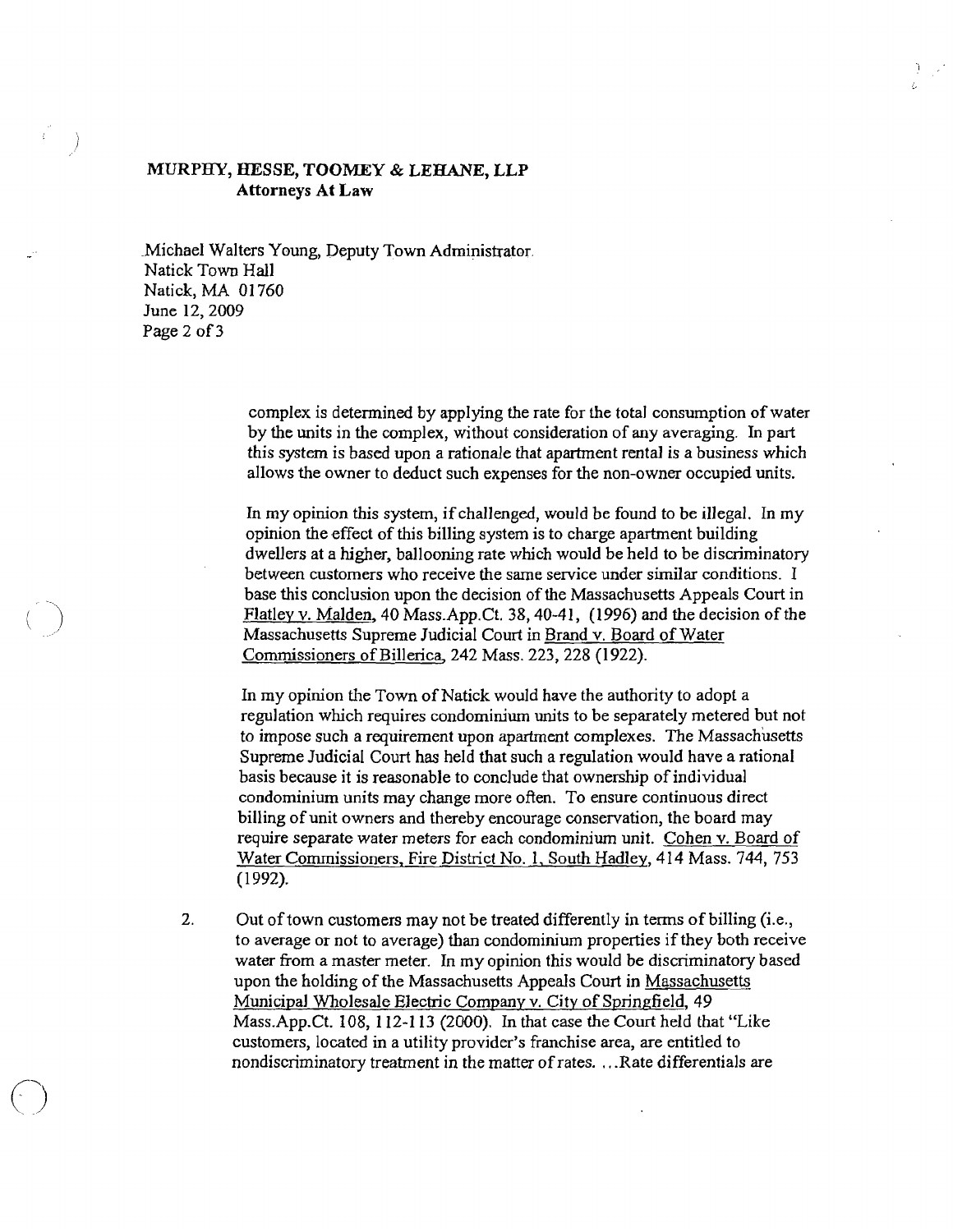Michael Walters Young, Deputy Town Administrator Natick Town Hall Natick, MA 01760 June 12,2009 Page 3 of 3

> recognized and permitted, but they must be based on either the increased costs, or some other circumstances, of providing the utility to the specific customer." 49 Mass.App.Ct. 108, J12, 113. In my opinion, those circumstances do not exist in this situation.

3. In my opinion, multi-family properties (i.e., two, three and four-family units) may not be treated differently in tenns of billing (i.e., to average or not to average) if they too receive water from a master meter. My reasons for this conclusion are the same as the reasons for the conclusion in item 1. above.

.. If you have ariyquestions or need any further information, please contact me.

Very truly yours,<br>July P. *Flum* 

 $\bigcirc$ 

John P. Flynn

JPF\sd 502495vl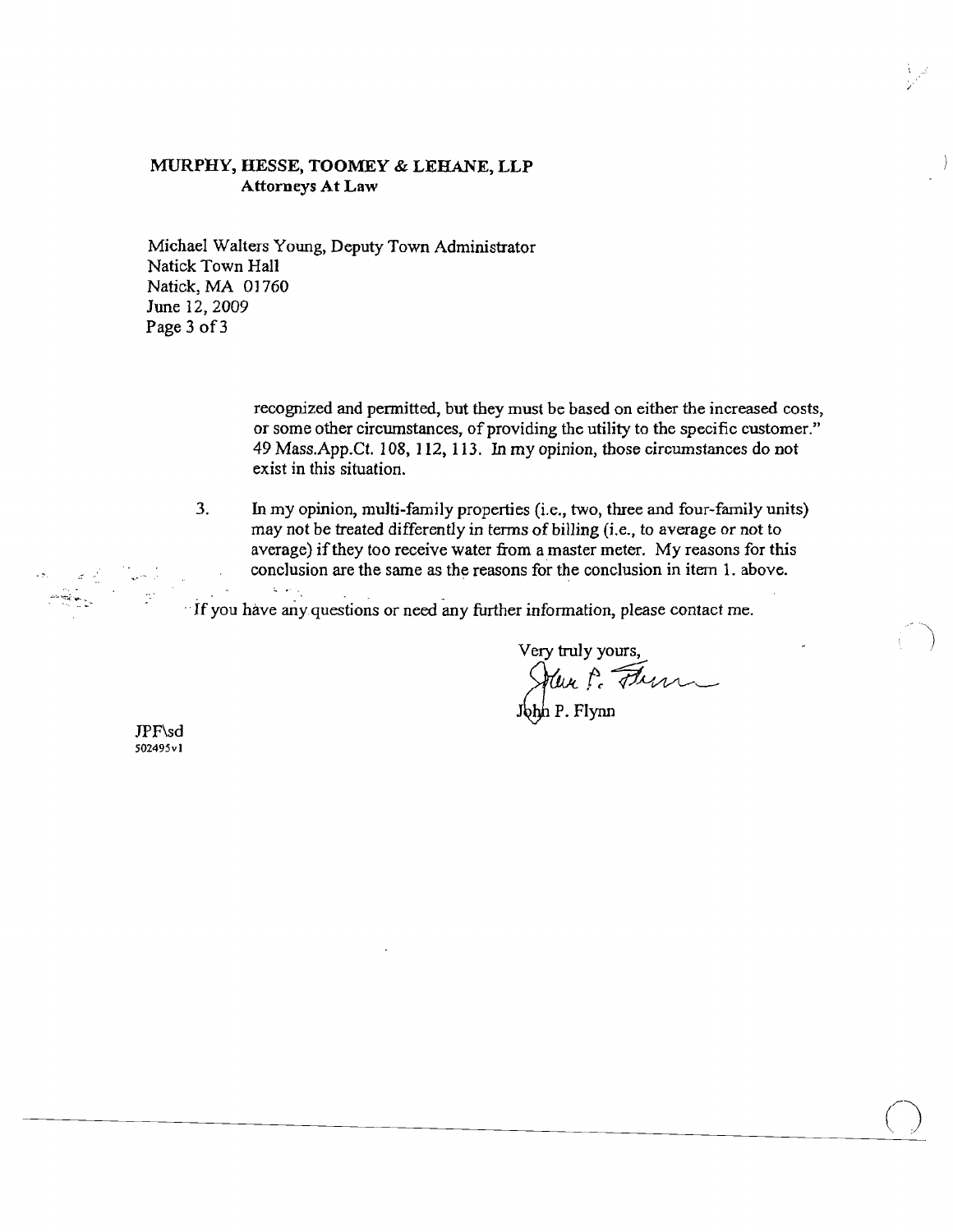"From: binary60 [binary60@comcast.net] **Sent:** Sunday, August 02,20093:55 PM To: Walters Young, Michael **Subject:** Water Rates For Irrigation Owners Discriminating **Attachments:** Untitled-1..jpg; imstp\_animation\_butterflies\_en\_020908.gif

 $\sim$   $\sim$ 

Michael,

I am addressing the Board of Selectman regarding how the water rate charges are determined.

I have installed an irrigation system at my home in 2005 to avoid paying the high sewer tax and have the benefit to approve the appearance for my lawn and flowers, as well for my neighborhood and the Town of Natick.

After my system was installed, the board revised the water rates with a tier formula which raises the high usage water taxpayers disproportionately to the lower levels.

When the Board voted to determine the rate options before them, two members did not vote for the unjustifiable and unfair rates, but preferred a more **equitable** formula for **Natick citizens and** 

**businesses.** Unfortunately three members decided and overruled and voted for the unjustifiable and unfair rates. The argument raised for this unpopular vote was the environment would benefit from less water usage because of the higher cost? Has this been proven since the rates have been in acted? If true how much? Is the / purpose to have more revenue collected to use for our debt ridden town?

I am a retired person living on a fixed income and try to budget my cost as every retired individual. In economic crises we are in, any increases to that budget can cause reevaluating my option. That option can be not using my irrigation system. The outcome would be my neighborhood and theTown of Natick would have dead flowers and an unsightly lawn.

If the Town of Natick decided that the environment would benefit from less water usage and took the same action, what would theTown of Natick appear to the citizens and those who travel through our town? Since the town does not have to pay for water usage (other than the golf course) the environment is of no concern to the selectman that had the majority vote? Since our golf course has to pay at the higher rate which increases the debt for the golf course, thus causing the taxpayers more of a burden. Also businesses have an extra burden causing them to be less competitive or effecting their bottom line, whereby decisions to move elsewhere. New businesses may not want to come to our town. This certainly can cause more problems for the Town of Natick. If businesses decided to turn their irrigation system off, how would our town appear?

In my judgment, according the way the board votes, two board members are concerned to the fairness to the people of Natick. Three are concerned (not always, when all are in agreement) irrational judgment, when two board members vote 'for' and 'three against'.

I hope water rate tiers are rethought and not discriminate upon higher usage users soon and a more justifiable formula is voted upon.

Philip Levine

**20 Burning Tree Road**